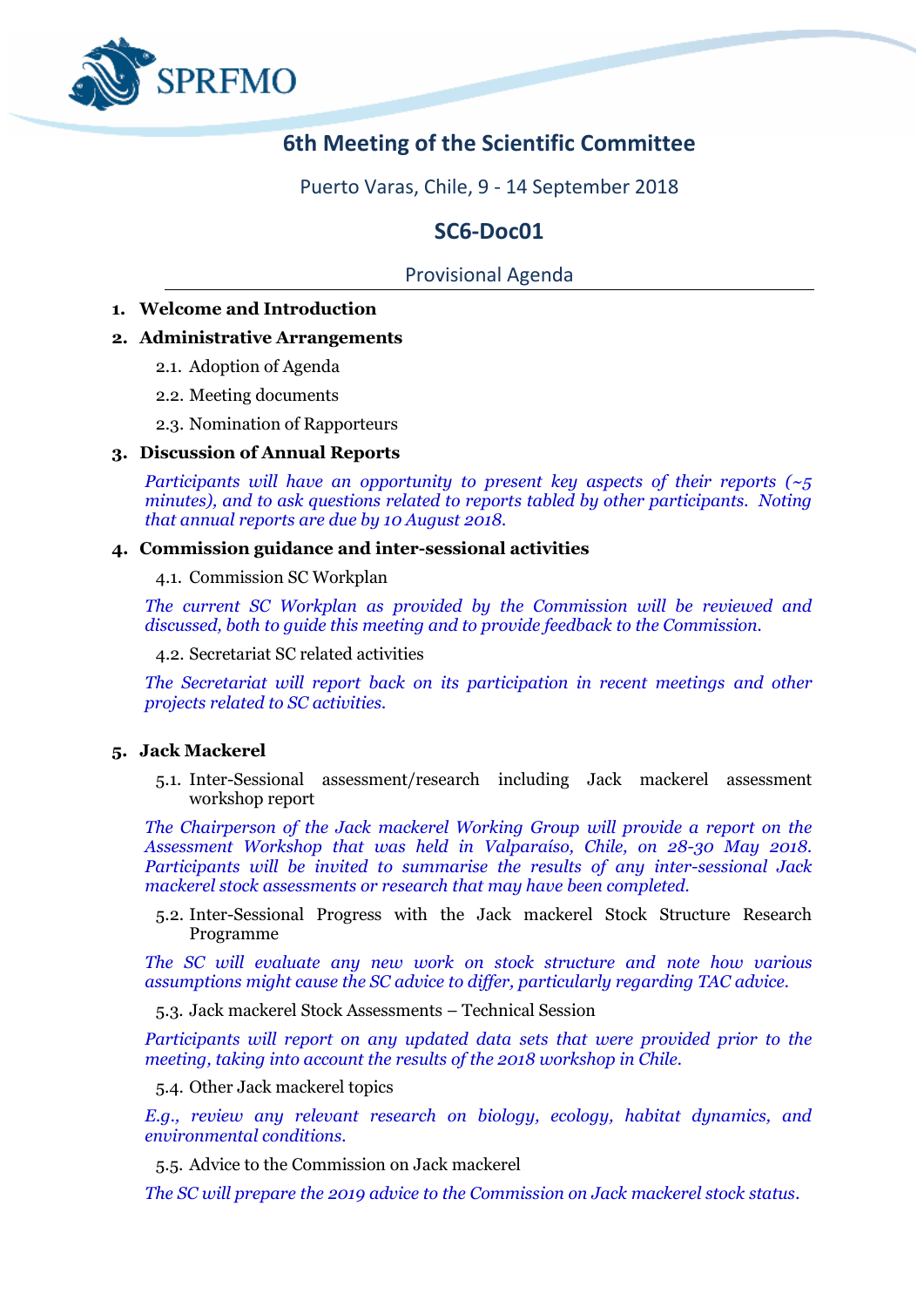#### **6. Deepwater stocks**

6.1. Intersessional activities

*Participants will be invited to summarise the results of any inter-sessional Deepwater assessments or research (including stakeholder workshops) that may have been completed.*

6.2. Orange roughy assessment

*Conduct Orange roughy stock assessments including alternative stock assessment models, stock status estimate and advice on sustainable catch levels. In 2018, provide for one Tasman sea stock.*

6.3. Deepwater Data collection

*Planning for 2018-2021: Ageing of existing and new orange roughy samples. Coordination and design of acoustic surveys for relevant orange roughy stocks.*

6.4. Deepwater stock structure

*In 2018, establish an ORY sampling plan to ensure appropriate genetic samples are being collected from deep water stocks.* 

6.5. Other stock assessments including ecological assessment

*In 2018, complete quantitative risk assessment of DW sharks caught in SPRFMO bottom fisheries. Review ecological risk assessment methods.*

6.6. Revision of bottom fishing CMM

*In 2018, Review proposed VME encounter protocol thresholds and the current BFIAS.*

6.7. Other Deepwater topics

*If available, review relevant research on biology, ecology, habitat dynamics, and environmental conditions.*

## **7. Squid**

7.1. Intersessional activities

*Participants will be invited to summarise the results of any inter-sessional Squid assessments or research that may have been completed.*

7.2. Squid assessment

*Develop a plan for more detailed within-season fishery monitoring*

7.3. Squid assessment data

*2018-20: Identify data needs and recover historical data. Sample biological information year-round in its entire distribution area. Reconstruct historical total catch records including non-CNCPs and non-members. Record and analyse diet data.*

7.4. Squid connectivity

*Develop standardised approaches, e.g., for genetic sampling*